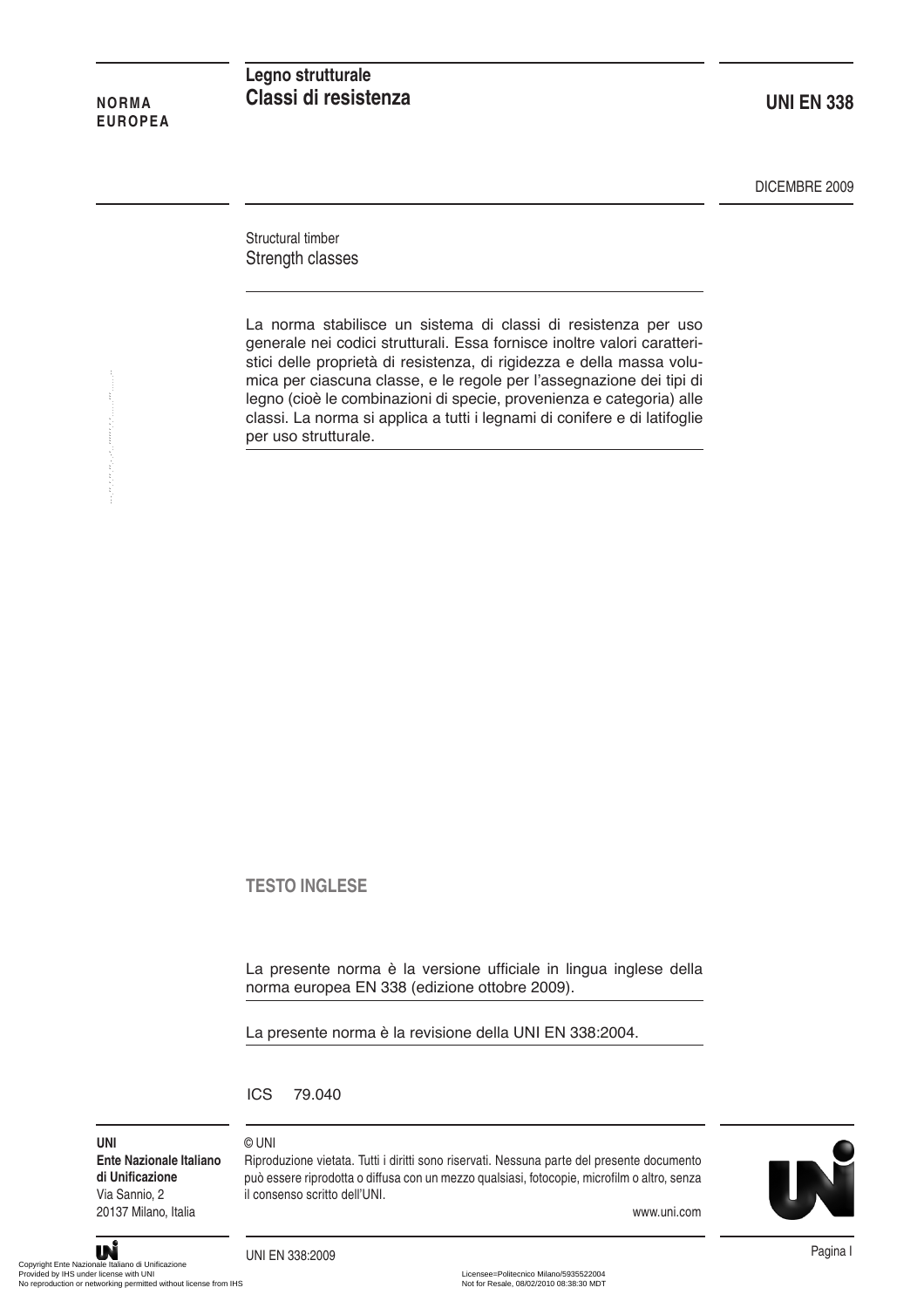### **PREMESSA NAZIONALE**

La presente norma costituisce il recepimento, in lingua inglese, della norma europea EN 338 (edizione ottobre 2009), che assume così lo status di norma nazionale italiana.

La presente norma è stata elaborata sotto la competenza della Commissione Tecnica UNI

## **Legno**

La presente norma è stata ratificata dal Presidente dell'UNI ed è entrata a far parte del corpo normativo nazionale il 3 dicembre 2009.

Le norme UNI sono elaborate cercando di tenere conto dei punti di vista di tutte le parti interessate e di conciliare ogni aspetto conflittuale, per rappresentare il reale stato dell'arte della materia ed il necessario grado di consenso.

Chiunque ritenesse, a seguito dell'applicazione di questa norma, di poter fornire suggerimenti per un suo miglioramento o per un suo adeguamento ad uno stato dell'arte in evoluzione è pregato di inviare i propri contributi all'UNI, Ente Nazionale Italiano di Unificazione, che li terrà in considerazione per l'eventuale revisione della norma stessa. La point Billiano allocation de particular de la point de la point de la point de la point de la point de la contrative de la contrative per experimente el la point de la point de la contrative per experimente la level de

Le norme UNI sono revisionate, quando necessario, con la pubblicazione di nuove edizioni o di aggiornamenti.

È importante pertanto che gli utilizzatori delle stesse si accertino di essere in possesso dell'ultima edizione e degli eventuali aggiornamenti.

Si invitano inoltre gli utilizzatori a verificare l'esistenza di norme UNI corrispondenti alle norme EN o ISO ove citate nei riferimenti normativi.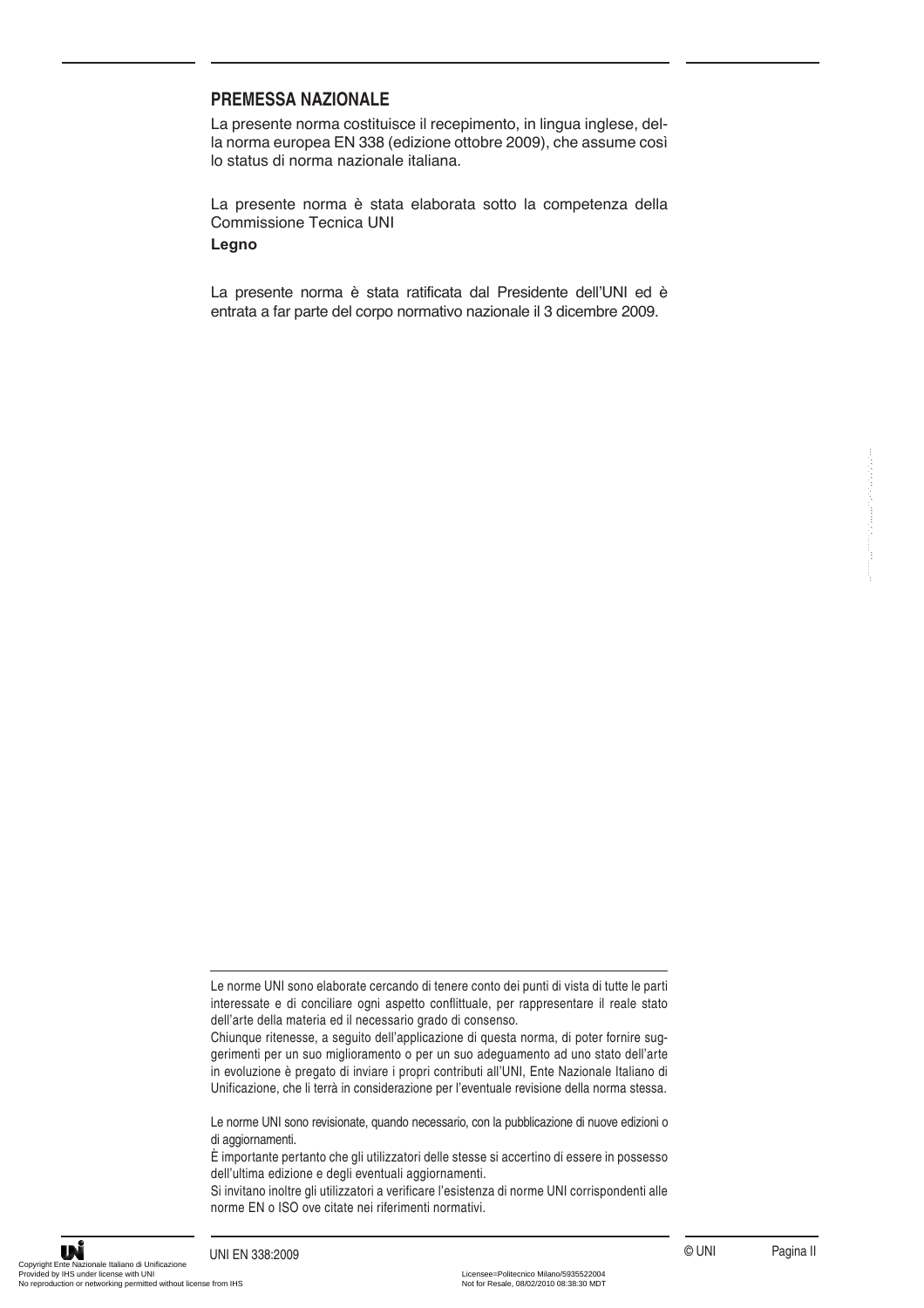# EUROPEAN STANDARD NORME EUROPÉENNE EUROPÄISCHE NORM

October 2009

 **EN 338** 

ICS 79.040 Supersedes EN 338:2003

English Version

# Structural timber - Strength classes

Bois de structure - Classes de résistance **Bauholz für tragende Zwecke - Festigkeitsklassen** 

This European Standard was approved by CEN on 29 September 2009.

CEN members are bound to comply with the CEN/CENELEC Internal Regulations which stipulate the conditions for giving this European Standard the status of a national standard without any alteration. Up-to-date lists and bibliographical references concerning such national standards may be obtained on application to the CEN Management Centre or to any CEN member.

This European Standard exists in three official versions (English, French, German). A version in any other language made by translation under the responsibility of a CEN member into its own language and notified to the CEN Management Centre has the same status as the official versions.

CEN members are the national standards bodies of Austria, Belgium, Bulgaria, Cyprus, Czech Republic, Denmark, Estonia, Finland, France, Germany, Greece, Hungary, Iceland, Ireland, Italy, Latvia, Lithuania, Luxembourg, Malta, Netherlands, Norway, Poland, Portugal, Romania, Slovakia, Slovenia, Spain, Sweden, Switzerland and United Kingdom.



EUROPEAN COMMITTEE FOR STANDARDIZATION COMITÉ EUROPÉEN DE NORMALISATION EUROPÄISCHES KOMITEE FÜR NORMUNG

**Management Centre: Avenue Marnix 17, B-1000 Brussels** 

© 2009 CEN All rights of exploitation in any form and by any means reserved worldwide for CEN national Members.

Ref. No. EN 338:2009: E

UNI EN 338:2009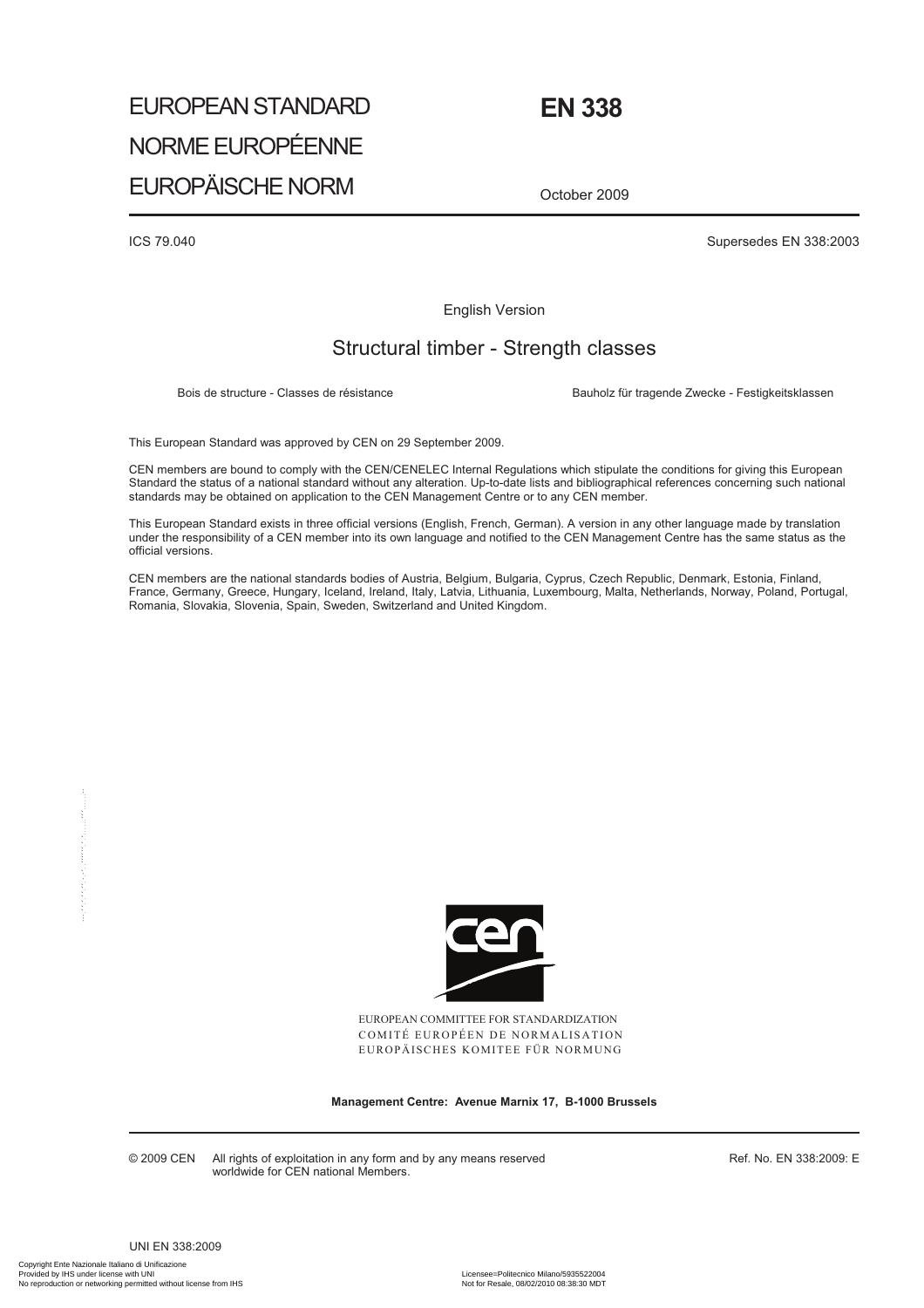# **Content**

#### page

| $\overline{2}$                                                                                        |  |
|-------------------------------------------------------------------------------------------------------|--|
| $\mathbf{3}$                                                                                          |  |
| 4                                                                                                     |  |
| 5                                                                                                     |  |
| 6<br>6.1                                                                                              |  |
| 6.1.1<br>6.1.2                                                                                        |  |
| 6.2                                                                                                   |  |
| 6.2.1<br>6.2.2                                                                                        |  |
| Annex A (informative) Determination of values in addition to bending strength, stiffness and density9 |  |
|                                                                                                       |  |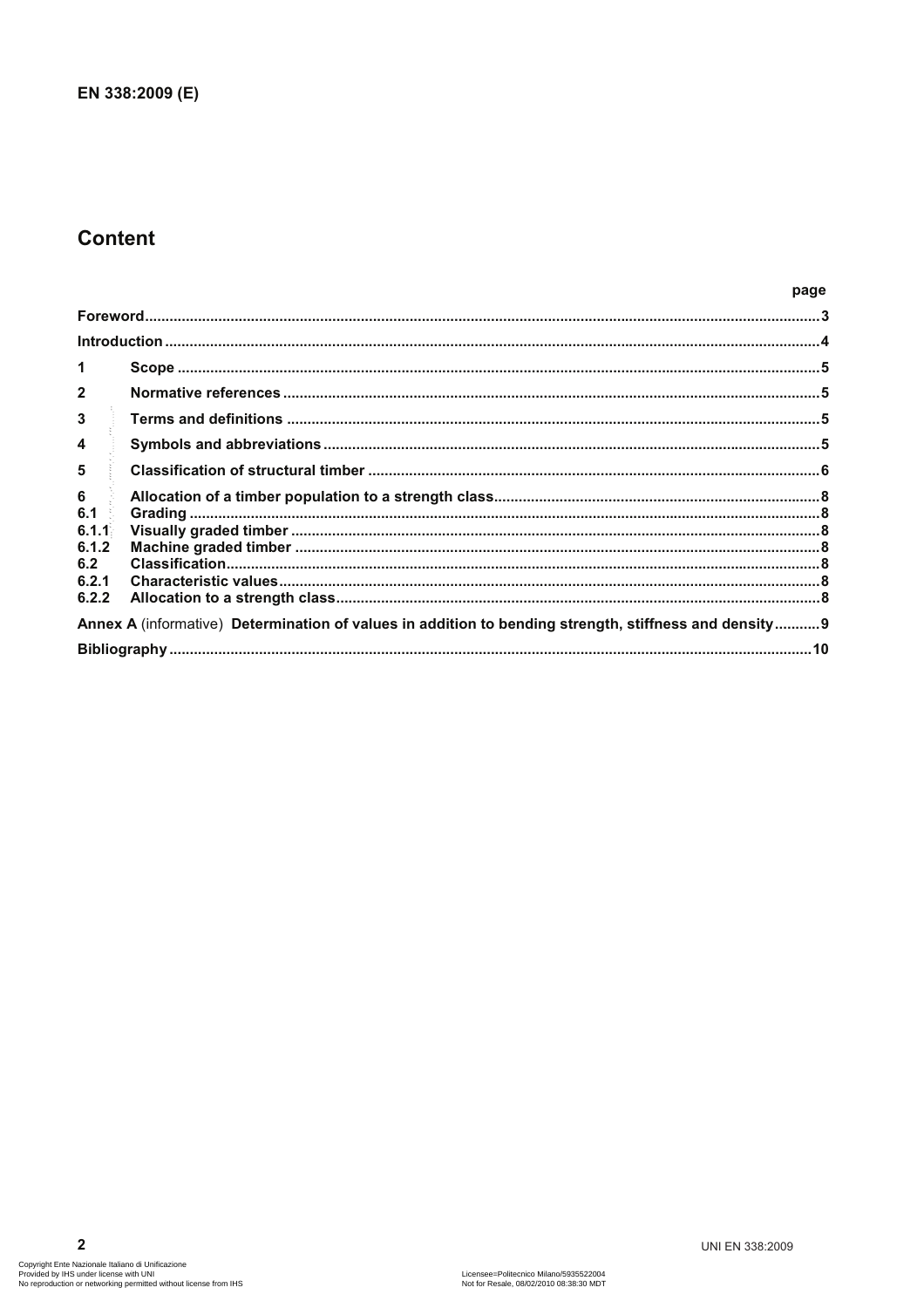# **Foreword**

This document (EN 338:2009) has been prepared by Technical Committee CEN/TC 124 "Timber structures", the secretariat of which is held by SFS.

This European Standard shall be given the status of a national standard, either by publication of an identical text or by endorsement, at the latest by April 2010, and conflicting national standards shall be withdrawn at the latest by April 2010.

Attention is drawn to the possibility that some of the elements of this document may be the subject of patent rights. CEN [and/or CENELEC] shall not be held responsible for identifying any or all such patent rights.

This document supersedes EN 338:2003.

According to the CEN/CENELEC Internal Regulations, the national standards organizations of the following countries are bound to implement this European Standard: Austria, Belgium, Bulgaria, Cyprus, Czech Republic, Denmark, Estonia, Finland, France, Germany, Greece, Hungary, Iceland, Ireland, Italy, Latvia, Lithuania, Luxembourg, Malta, Netherlands, Norway, Poland, Portugal, Romania, Slovakia, Slovenia, Spain, Sweden, Switzerland and the United Kingdom. This accurates supersons as the CENCENELEC Internal Regulations, the national stand<br>countries, response to constrain the middle rate of the European Standard: Austria, Belgium<br>Danmark, Eatonia. Finland . Frances. European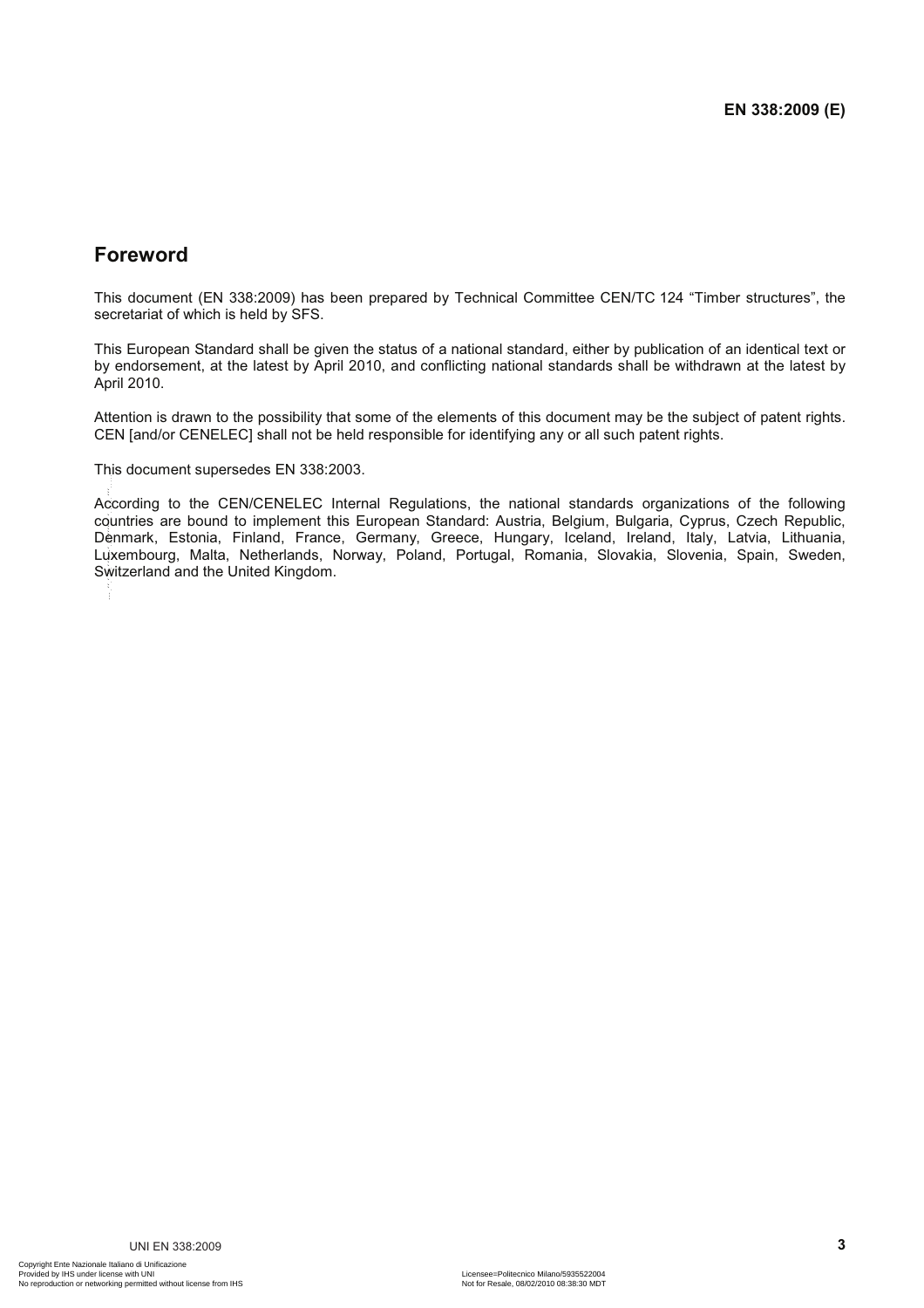# **Introduction**

This European Standard has additional strength classes which are more suitable to the characteristic values of temperate hardwoods. It also has modified characteristic values for the softwood classes for shear strength and tension strength perpendicular to grain. The equations given for these two properties in Annex A have been modified accordingly.

Due to variations in the type and quality of timber available, the variety of end uses and the size of production output of the local timber industry, many different combinations of species and strength grade exist with different strength properties, which therefore complicate the design and specification of timber structures.

A strength class system groups together grades and species with similar strength properties thus making them interchangeable. This then permits an engineer to specify a chosen strength class and use the characteristic strength values of that class in design calculations.

Advantages of the strength class system are:

- a) Additional species/grades can be incorporated into the system at any time without affecting existing specifications for structural timber.
- b) At the time of carrying out design calculations, an engineer need not be aware of the costs and availability of alternative species and grades. He can simply design using the strength, stiffness and density values of a particular class and then specify that class; he can then use the tenders to select the most suitable and economic species/grade on offer. Note that, where a particular species is not acceptable (e.g. for reasons of durability) for a project, the specification needs to make this clear.
- c) Suppliers can offer their material to meet more specifications than would be possible if species and grades were specified.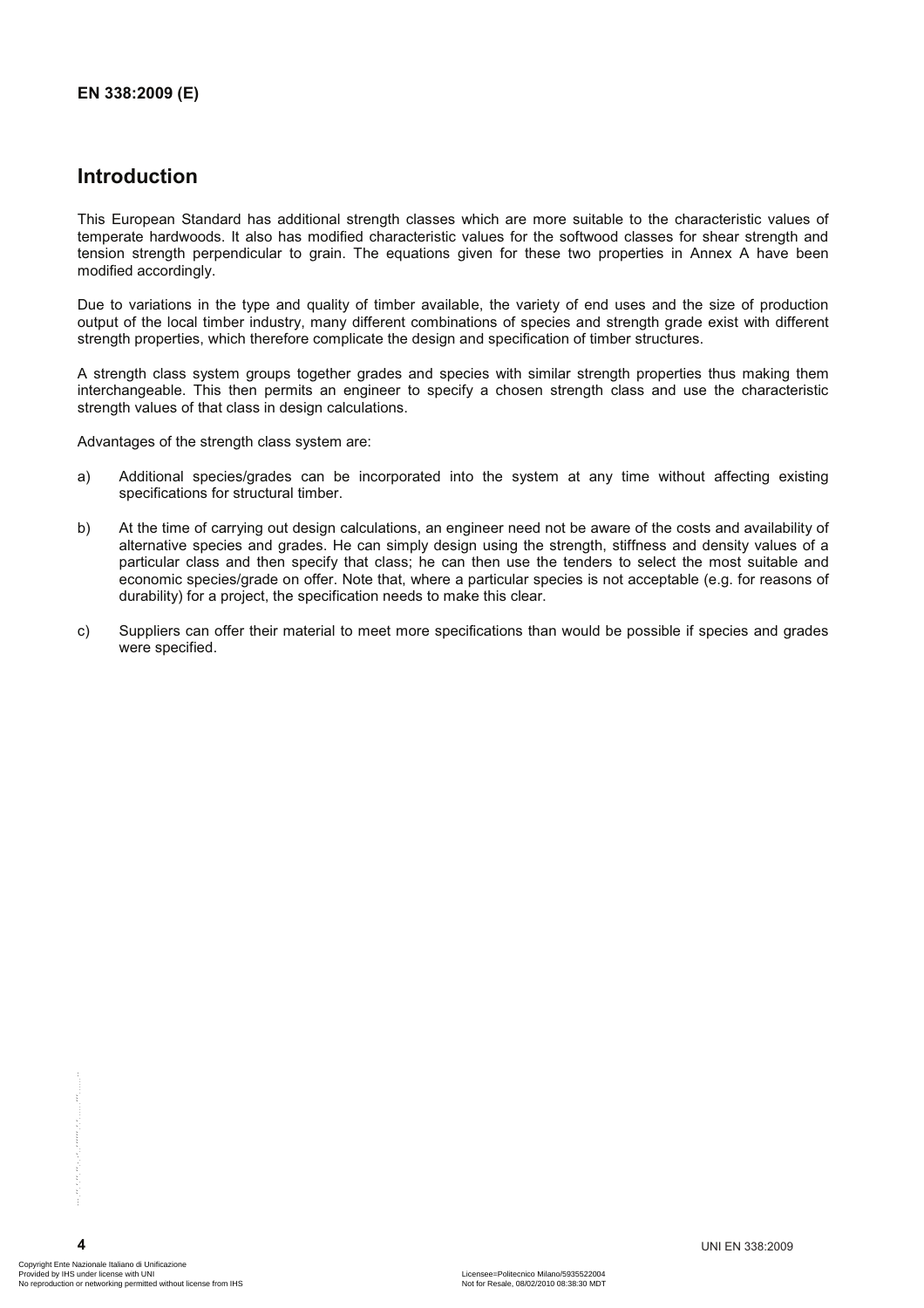## **1 Scope**

This European Standard establishes a system of strength classes for general use in structural codes.

It gives characteristic strength and stiffness properties and density values for each class and the rules for the allocation of timber populations (i.e. combinations of species, source and grade) to the classes.

This standard is applicable to all softwood and hardwood timber for structural use.

#### **2 Normative references**

The following referenced documents are indispensable for the application of this document. For dated references, only the edition cited applies. For undated references, the latest edition of the referenced document (including any amendments) applies. If the accordance control methods and the forest properties and control with the state and the other states and the other states and the states and the states and the states and the states and the states and the states a

EN 384, *Structural timber – Determination of characteristic values of mechanical properties and density* 

EN 14081 (all parts), *Timber structures – Strength graded structural timber with rectangular cross section*

## **3 Terms and definitions**

For the purposes of this document, the following terms and definitions apply.

#### **3.1**

#### **timber population**

timber for which the characteristic values are relevant

NOTE The timber population is defined by parameters such as species or species grouping (combination of species), source and strength grade.

#### **4 Symbols and abbreviations**

 $E_{0,\text{mean}}$  mean characteristic value of modulus of elasticity parallel to grain (in kN/mm<sup>2</sup>)

 $E_{0.05}$  5-percentile characteristic value of modulus of elasticity parallel to grain (in kN/mm<sup>2</sup>)

 $E_{90, \text{mean}}$  mean characteristic value of modulus of elasticity perpendicular to grain (in kN/mm<sup>2</sup>)

 $f_{\mathrm{c,0,k}}$  characteristic value of compressive strength parallel to grain (in N/mm<sup>2</sup>)

 $f_{\rm c,90,k}$  characteristic value of compressive strength perpendicular to grain (in N/mm<sup>2</sup>)

 $f_{\text{m},k}$  characteristic value of bending strength (in N/mm<sup>2</sup>)

 $f_{\rm t,0,k}$  characteristic value of tensile strength parallel to grain (in N/mm<sup>2</sup>)

 $f_{\rm t,90,k}$  characteristic value of tensile strength perpendicular to grain (in N/mm<sup>2</sup>)

 $f_{v,k}$  characteristic value of shear strength (in N/mm<sup>2</sup>)

 $G_{\text{mean}}$  mean characteristic value of shear modulus (in  $kN/mm^2$ )

 $\rho_{\rm k}$  characteristic value of density (in kg/m $^3)$ 

 $\rho_{\mathsf{mean}}\;$  mean value of density (in kg/m $^3)$ 

#### UNI EN 338:2009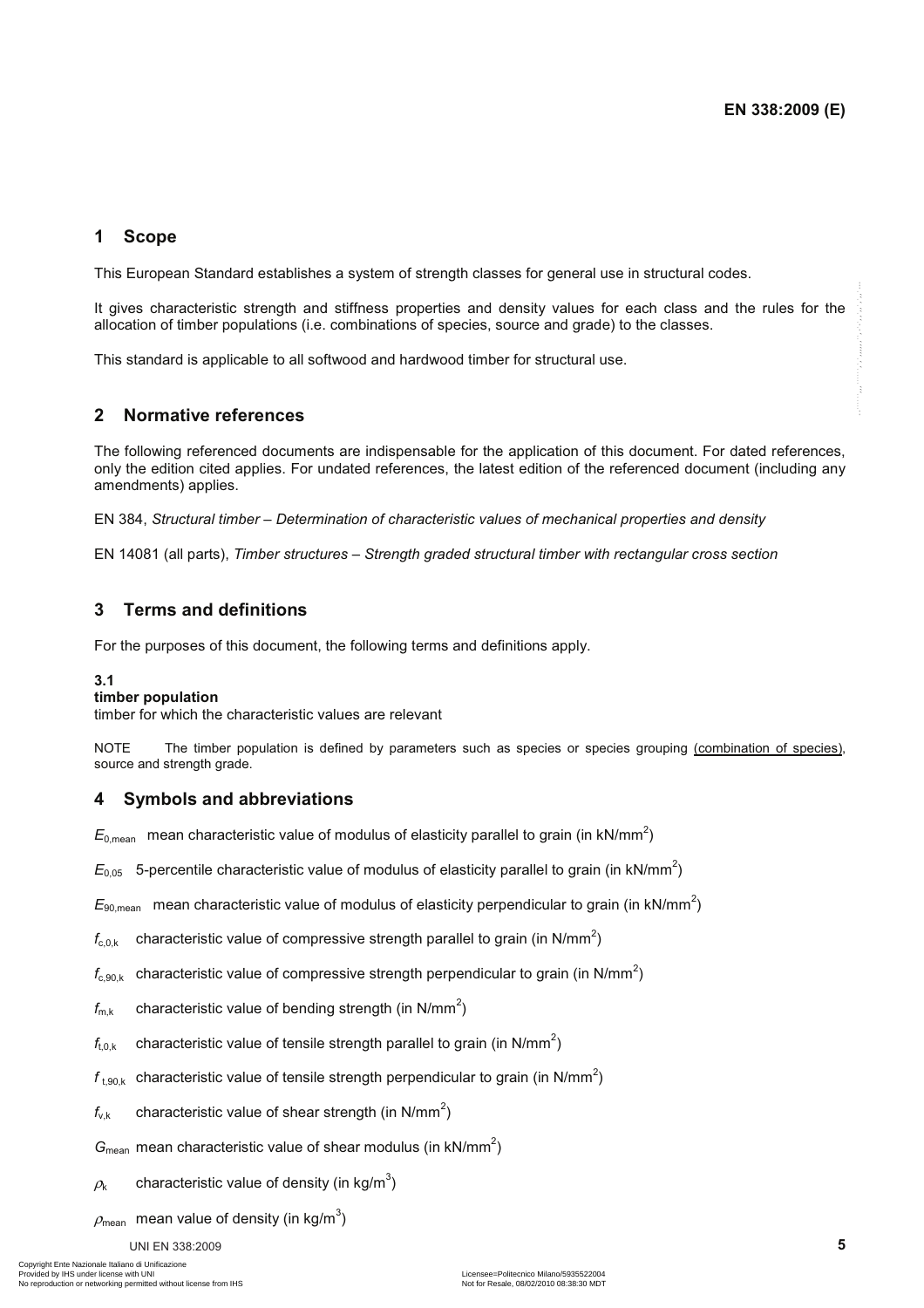## **5 Classification of structural timber**

This standard provides for a number of strength classes, each designated by a number indicating the value of bending strength in N/mm².

The characteristic values of strength, stiffness and density for the strength classes are given in Table 1.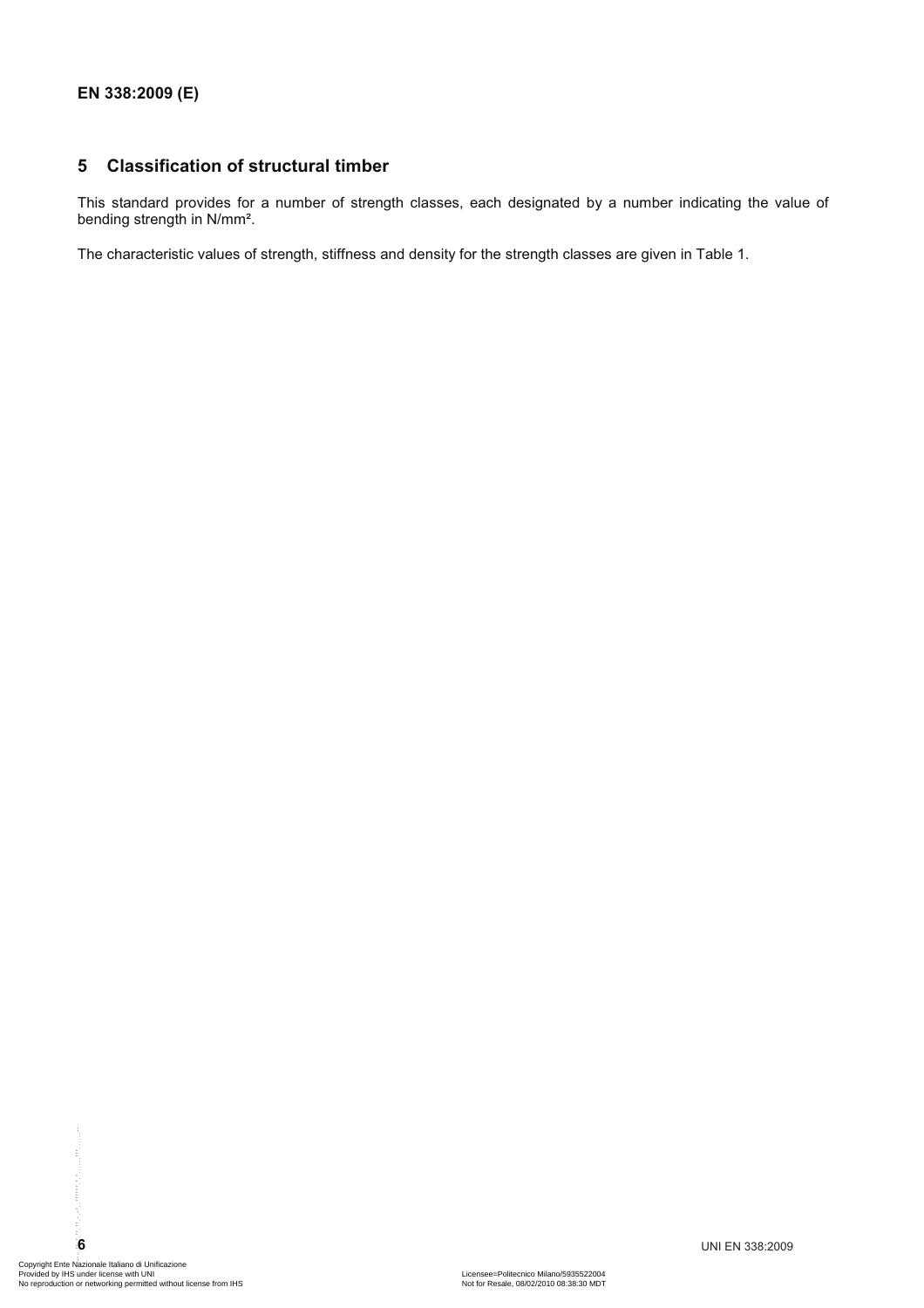**EN 338:2009 (E)**  EN 338:2009 (E)

Mean density p<sub>ream</sub> | 0.380 | 380 | 380 | 390 | 390 | 390 | 390 | 490 | 490 | 490 | 490 | 490 | 390 | 390 | 390 | 390 | 390 | 390 | 390 | 390 | 390 | 890 | 890 | 890 | 890 | 890 | 890 | 890 | 890 | 890 | 890 | 890 | 890 D70 C14 C16 C18 C20 C22 C24 C27 C30 C35 C40 C45 C50 D18 D24 D30 D35 D40 D50 D60 D70  $13,5$ Compression perpendicular |  $f_{\rm c,90k}$  | 2,0 | 2,2 | 2,2 | 2,3 | 2,5 | 2,5 | 2,5 | 2,8 | 2,9 | 2,9 | 3,2 | 7,5 | 7,8 | 8,0 | 8,1 | 8,3 | 9,3 | 10,5 | 13,5 16,8 5 % modulus of E0,05 4,7 5,4 6,0 6,4 6,7 7,4 7,7 8,0 8,7 9,4 10,0 10,7 8 8,5 9,2 10,1 10,9 11,8 14,3 16,8  $33$ Mean modulus E<sub>90,mean</sub> | 0,23 | 0,27 | 0,32 | 0,33 | 0,33 | 0,33 | 0,33 | 0,40 | 0,40 | 0,50 | 0,50 | 0,50 | 0,50 | 0,50 | 0,50 | 0,86 | 0,93 | 1,13 | 1,33 1,25 Mean shear modulus Gmean 0,44 0,56 0,56 0,56 0,59 0,59 0,75 0,75 0,88 0,88 0,88 0,94 1,00 0,63 0,69 0,59 0,59 0,88 1,06 1,25 1080 900 Density ρk 290 310 320 330 340 350 370 380 400 420 440 460 475 485 530 540 550 620 700 900  $42$  $0,6$ Tension perpendicular ƒt,90,k 0,4 0,4 0,4 0,4 0,4 0,4 0,4 0,4 0,4 0,4 0,4 0,4 0,6 0,6 0,6 0,6 0,6 0,6 0,6 0,6 5,0 Shear  $f_{\rm{v},k}$   $\{4,0}$   $\{4,0}$   $\{4,0}$   $\{4,0}$   $\{4,0}$   $\{4,0}$   $\{4,0}$   $\{4,0}$   $\{4,0}$   $\{4,0}$   $\{4,0}$   $\{4,0}$   $\{4,0}$   $\{4,0}$   $\{4,0}$   $\{4,0}$   $\{4,0}$   $\{4,0}$   $\{4,0}$   $\{4,0}$   $\{4,0}$   $\{4,0}$   $\{4,$  $\overline{C}$ Bending ƒm,k 14 16 18 20 22 24 27 30 35 40 45 50 18 24 30 35 40 50 60 70 Tension parallel and the set of 10 11 12 14 14 16 16 16 16 16 16 16 17 12 12 13 14 14 18 14 18 14 18 14 14 14 1  $34$ Compression parallel ƒc,0,k 16 17 18 19 20 21 22 23 25 26 27 29 18 21 23 25 26 29 32 34  $\overline{c}$ Mean modulus LE<sub>0mean</sub> 7 | 8 | 9,5 | 10 | 11 | 11,5 | 13 | 14 | 15 | 16 | 15 | 16 | 9,5 | 10 | 11 | 12 | 13 | 14 | 17 | 20 **D60**  $10,5$ 1,13  $14,3$ 1,06 840 4,5 700 36  $0,6$  $\overline{1}$ 60  $32$  $11,8$ 0,93 0,88 NOTE 1 Values given above for tension strength, compression strength, shear strength, 5 % modulus of elasticity, mean modulus of elasticity C and a relative humidity of NOTE 4 Characteristic values for shear strength are given for timber without fissures, according to EN 408. The effect of fissures should be covered in ৳ ⊒. D<sub>50</sub> 0,6 ാ.  $\overline{4}$ .0  $\overline{4}$ 620 750 modulus of elasticity, mean modulus of elasticity 50  $\boldsymbol{30}$ 29 according to EN 408. The effect of fissures should be covered D40  $10,9$ 0,86 0,6  $4,0$  $0,81$ 8,3 660  $\overline{Q}$  $\overline{2}$ 26  $\tilde{c}$ 550 0,75  $10,1$  $0,80$ D35 35 0,6  $\frac{4}{10}$  $\tilde{c}$ 540 650  $\overline{2}1$ 25  $\overline{8}$ 0,73 0,69 Softwood species Hardwood species D30 640 Hardwood species  $9,2$ 530  $\overline{\mathrm{30}}$  $\frac{8}{3}$  $0,6$  $23$  $8,0$  $4,0$  $\overline{\tau}$ D24  $4,0$ 0,67 0,62 485 580 8,5  $\overline{4}$  $0,6$  $7,8$  $\supseteq$  $\overline{2}$  $\overline{2}$ ° NOTE 2 The tabulated properties are compatible with timber at a moisture content consistent with a temperature of 20 0,63  $D18$ 0,59 0,6 7,5  $3.4$ 9,5 475 570  $\frac{8}{1}$  $\overline{1}$  $\frac{8}{3}$  $\infty$ 0,53 1,00 C50  $10,7$ 460 550  $4,0$  $\overline{6}$  $30$  $0,4$ 29 3,2 SO. perpendicular to grain and mean shear modulus, have been calculated using the equations given in Annex A.  $10,0$ 0,50 0,94 **GA5** 520  $45$  $4,0$  $\frac{5}{2}$ 440  $\overline{27}$  $0,4$ 27  $3,1$  $5%$  $G40$  $0,47$ 0,88  $9,4$ 500  $0,4$ 2,9  $4,0$ 420  $\overline{0}$  $\overline{a}$ 26  $\overline{4}$ compression strength, shear strength, C35  $0,43$  $0,81$ 480 400  $0,4$ 25  $2,8$  $4,0$  $\frac{3}{2}$  $8,7$ 35  $\overline{2}$  $0,40$ Characteristic values for shear strength are given for timber without fissures, 0,75 80  $8,0$ 460  $0,4$  $4,0$  $\tilde{c}$ 380  $\overline{30}$  $\frac{8}{1}$ 23 2,7 NOTE 3 Timber conforming to classes C45 and C50 may not be readily available. Timber conforming to classes C45 and C50 may not be readily available.  $11,5$ 0,38 0,72 450 C27 370  $\frac{6}{5}$  $0,4$ 2,6  $4.0$ 7,7 27 22 C24 0,37 0,69 420 2,5  $4.0$  $7,4$  $0,4$  $\overline{1}$ 350  $\overline{4}$  $\overline{2}$  $\overline{z}$ C22 0,33 0,63 410 340 3.8 22  $\frac{3}{2}$  $0,4$  $20$  $^{2,4}$  $\overline{a}$ 6,7 0,32 0,59 C20  $0,4$  $2,3$ 9,5 390  $\tilde{c}$ 3,6  $6,4$ 330  $\overline{9}$ 20 for tension strength,  $C18$ 0,30 0,56 380  $\frac{\infty}{\infty}$ 6,0 320  $\overline{1}$  $0,4$  $\frac{8}{1}$  $2,2$  $3\overline{4}$  $\sigma$ Softwood species  $C16$ 0,27 0,5  $310$ 370  $\frac{6}{5}$  $\tilde{e}$  $0,4$  $\overline{1}$  $2,2$  $3,2$ 5,4  $\infty$ 0,23  $\overline{C}$ 14 0,44 350  $0,4$  $\frac{6}{5}$  $2,0$  $3,0$ 4.7 290  $\overline{4}$  $\infty$  $\overline{a}$  $\mathsf{E}_{90,\mathsf{mean}}$ Stiffness properties (in kN/mm $^2$ )  $G<sub>mean</sub>$ E<sub>0.mean</sub> Strength properties (in N/mm<sup>2</sup>)  $f_{\rm t,90,k}$  $f_{\rm c,90,k}$  $\mathsf{E}_{0,05}$ Pmean  $f_{\rm t.0,k}$  $f_{\rm c, 0,k}$ Stiffness properties (in kN/mm<sup>2</sup> Values given above  $f_{\rm v,k}$  $f_{\mathsf{m},\mathsf{k}}$ č. (in N/mm Compression perpendicular of elasticity perpendicular of elasticity perpendicular properties Tension perpendicular Density (in kg/m $^3\,)$ Compression parallel Mean shear modulus Density (in kg/m<sup>3</sup> of elasticity parallel of elasticity parallel elasticity parallel elasticity parallel Tension parallel 5 % modulus of design codes. Mean modulus design codes. Mean modulus Vlean density Strength **NOTE1 VOTE 3 NOTE4** Bending Density 65 %. Shear

**Table 1 — Strength classes - Characteristic values**  Table 1 - Strength classes - Characteristic values

> UNI EN 338:2009 UNI EN 338:2009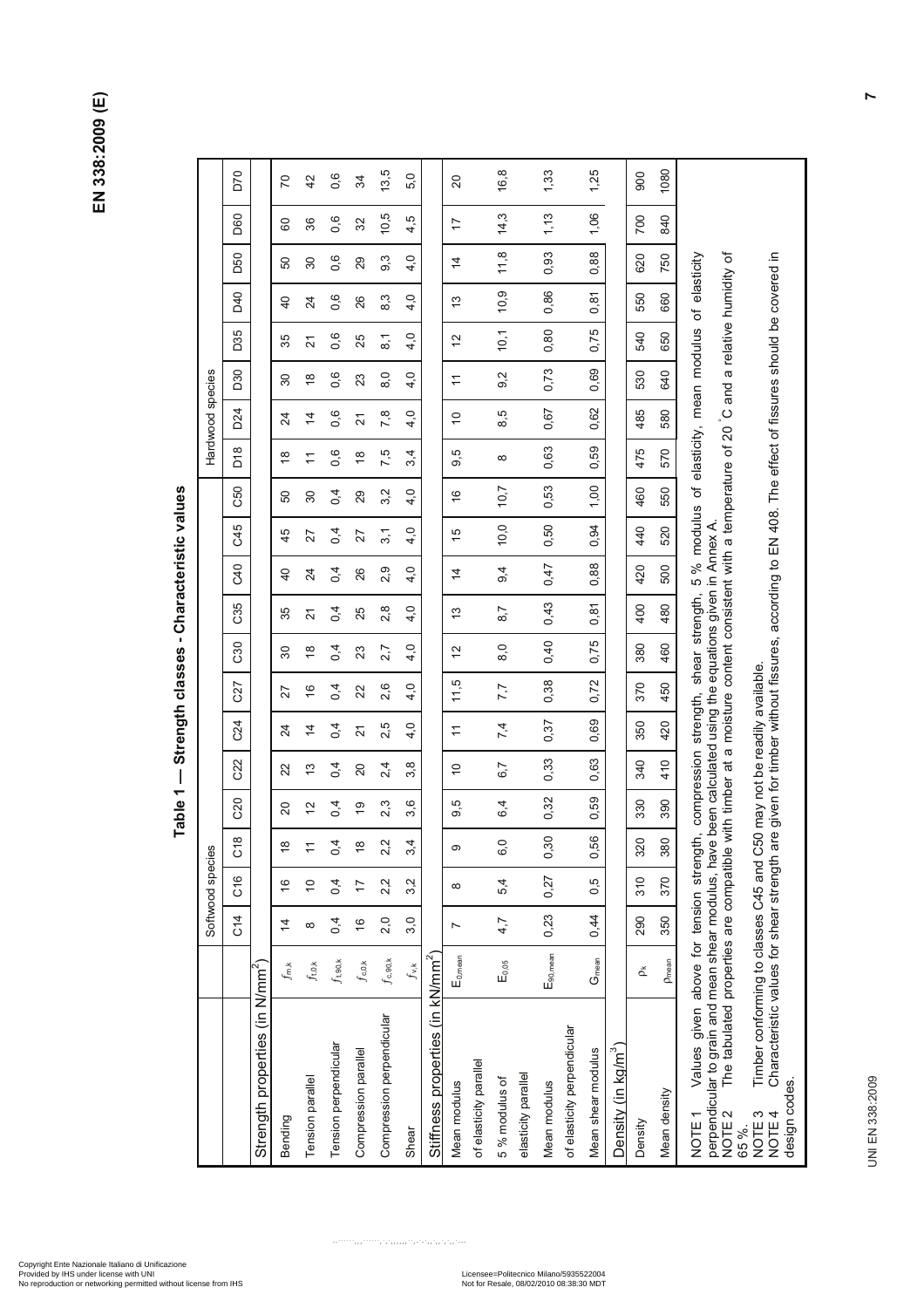## **6 Allocation of a timber population to a strength class**

#### **6.1 Grading**

#### **6.1.1 Visually graded timber**

Visually graded timber shall be to a grading standard that meets the requirements of EN 14081-1.

NOTE EN 1912 lists a number of visual grades and species that are allocated to the strength classes of this standard.

#### **6.1.2 Machine graded timber**

Machine graded timber shall meet the requirements of EN 14081 (all parts).

#### **6.2 Classification**

#### **6.2.1 Characteristic values**

The characteristic values of bending strength, modulus of elasticity in bending (mean) and density for the timber population concerned shall be determined in accordance with EN 384.

NOTE Other strength and stiffness properties, as well as mean density values, are determined according to Annex A.

#### **6.2.2 Allocation to a strength class**

A timber population may be assigned to a strength class if its characteristic values of bending strength and density equal or exceed the values for that strength class given in Table 1, and its characteristic mean modulus of elasticity in bending equals or exceeds 95 % of the value for that strength class given in Table 1.

NOTE Provided the settings are available in EN 14081-4, a grading machine may be set to grade directly to the strength class strength, stiffness and density values. Timber graded in this way should be referred to by the strength class number and marked according to EN 14081-1, EN 14081-2 and EN 14081-3.

**8**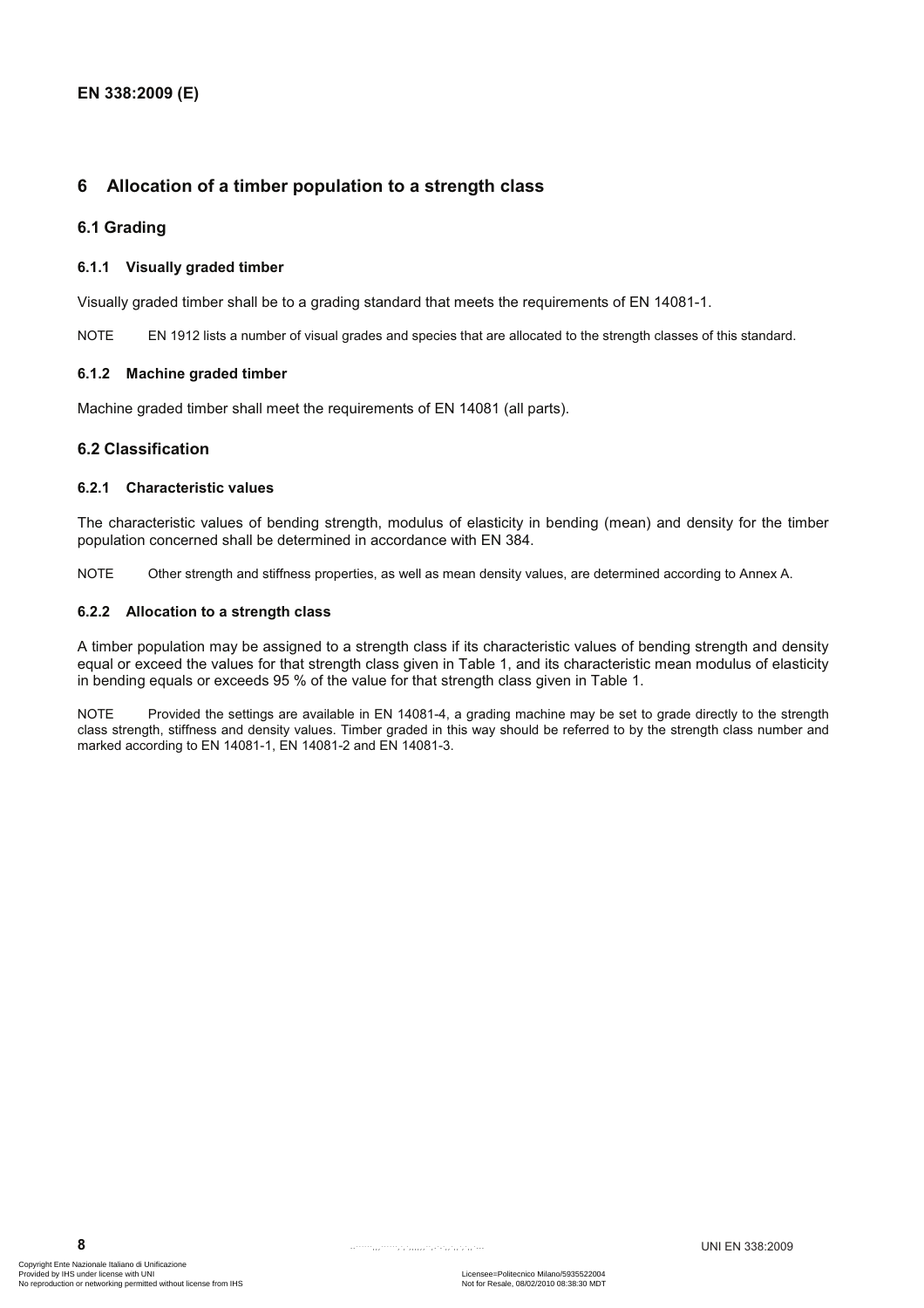# **Annex A**

# (informative)

# **Determination of values in addition to bending strength, stiffness and density**

The following equations were used to determine the characteristic values in Table 1 for properties other than bending strength, mean modulus of elasticity in bending and density.

Tensile strength parallel to grain  $f_{t,0,k} = 0.6 f_{m,k}$ 

Compression strength parallel to grain  $f_{\rm c,0,k} = 5 (f_{\rm m,k})^{0.45}$ 

Shear strength

 $f_{v,k}$  shall be taken from Table 1

Tensile strength perpendicular to grain

 $f_{\text{t.90 k}}$  = 0,4 N/mm<sup>2</sup> for softwoods

 $f_{t,90,k}$  = 0,6 N/mm<sup>2</sup> for hardwoods

Compressive strength perpendicular to grain

$$
f_{c,90,k} = 0.007 \rho_k
$$
 for softwoods

 $f_{\text{c.90,k}} = 0.015 \rho_{\text{k}}$  for hardwoods

Modulus of elasticity parallel to grain

$$
E_{\rm 0,05} = 0.67 E_{\rm 0,mean} \quad \text{for softwoods}
$$

$$
E_{0.05} = 0.84 E_{0.\text{mean}}
$$
 for hardwoods

Mean modulus of elasticity perpendicular to grain

$$
E_{90,\text{mean}} = E_{0,\text{mean}} / 30 \quad \text{for softwoods}
$$

$$
E_{\rm 90, mean} = E_{\rm 0, mean} / 15
$$
 for hardwoods

Mean shear modulus  $G_{\text{mean}} = E_{0, \text{mean}} / 16$ Compressive strength perpendicular to grain<br>  $f_{\text{c,NNA}} = 0.007 \rho_1$  for softwoods<br>  $f_{\text{c,NNA}} = 0.015 \rho_1$  for hardwoods<br>
Modulus of elasticity parallel to grain<br>  $E_{\text{E,NN}} = 0.67 E_{\text{d,mean}}$  for softwoods<br>  $E_{\text{U,NS}} = 0.8$ 

Mean density 
$$
\rho_{mean} = 1.2 \cdot \rho_k
$$

UNI EN 338:2009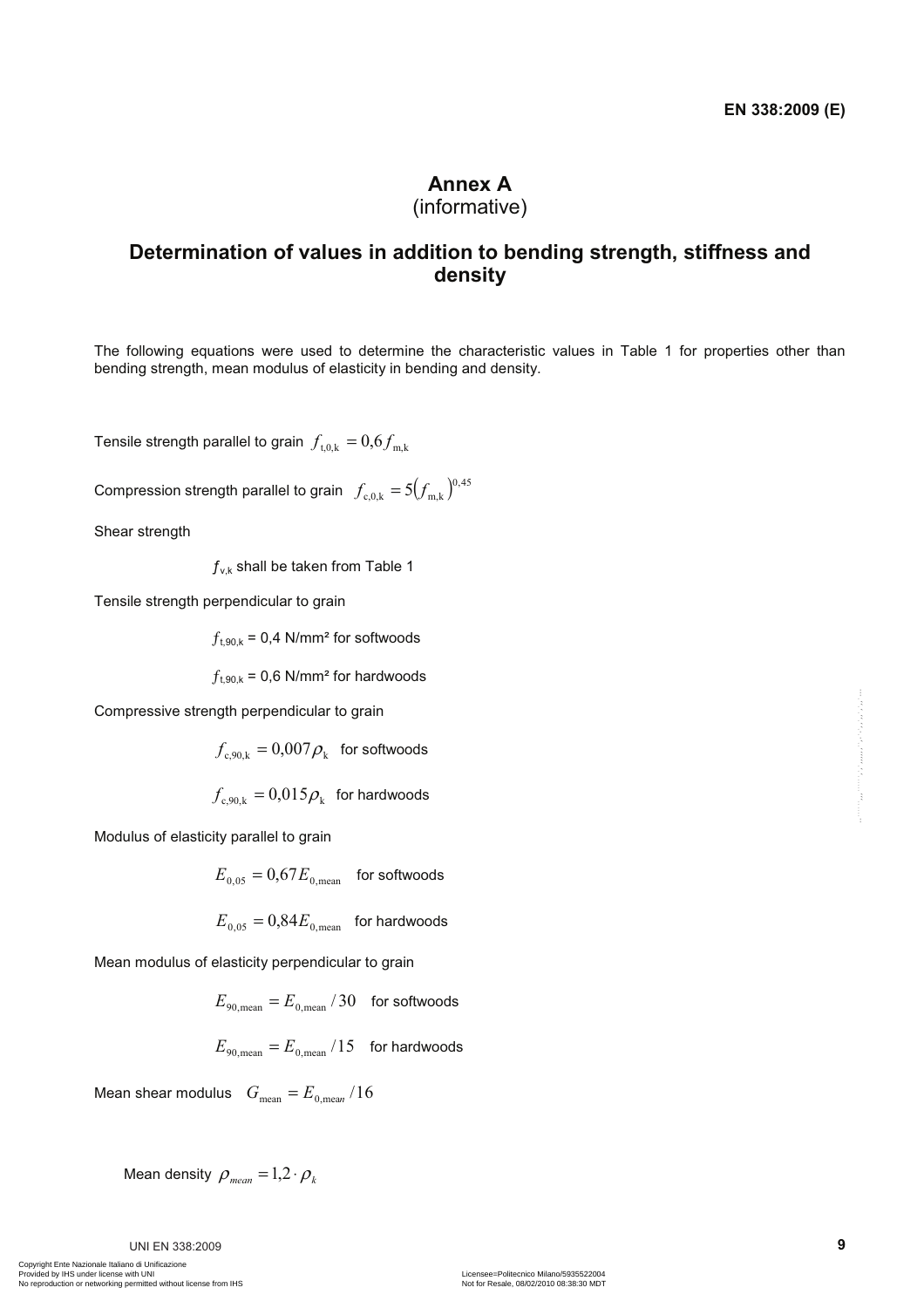# **Bibliography**

- [1] EN 1912, *Structural timber Strength classes Assignment of visual grades and species*
- [2] EN 408, *Timber structures Structural timber and glued laminated timber Determination of some physical and mechanical properties*